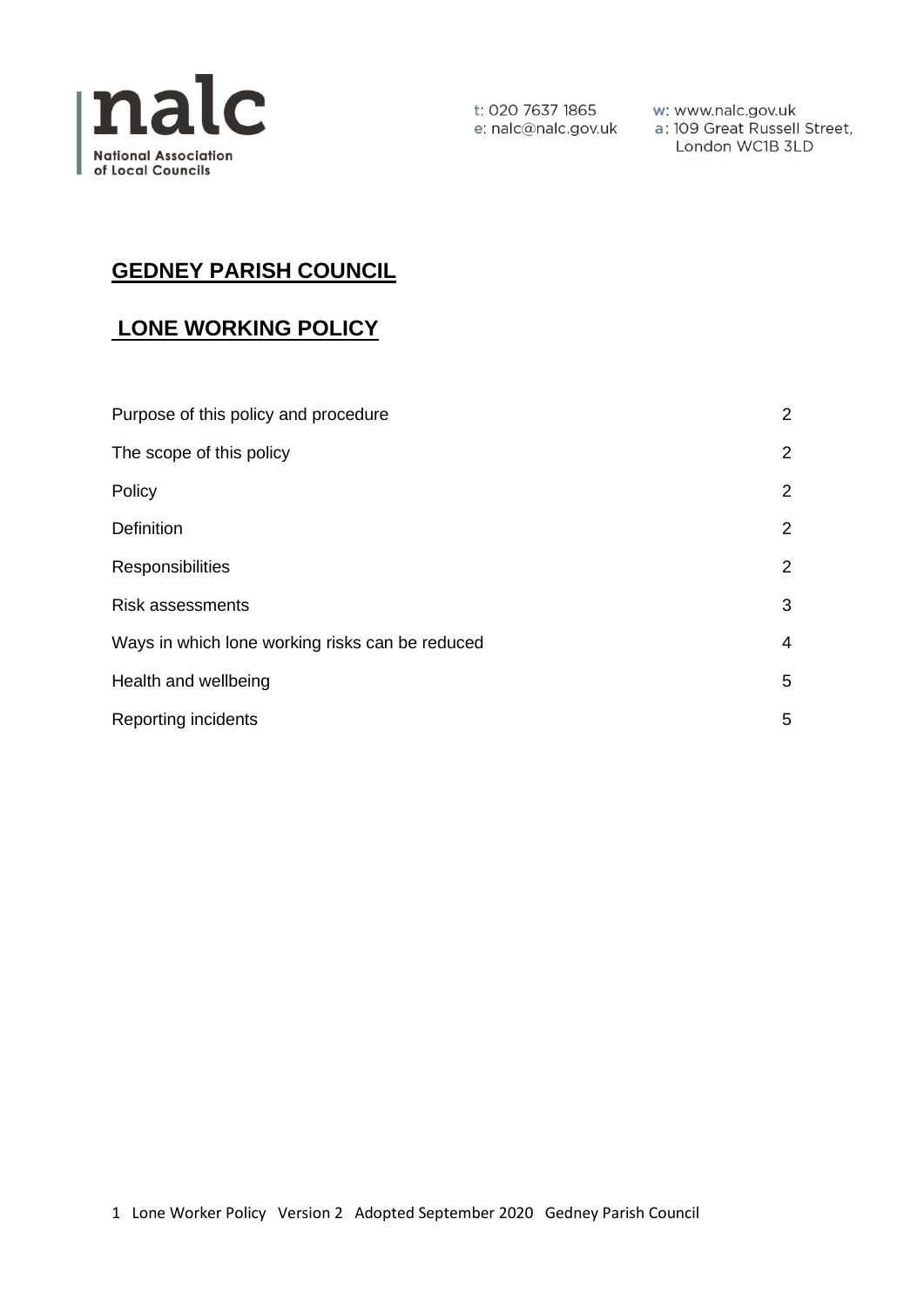

## **Purpose of this policy and procedure**

The council recognises that some of our staff work alone, and where this is the case, seeks to ensure the health and safety of all lone workers. This document:

- Raises awareness of the safety issues relating to lone working,
- Identifies and assesses potential risks to an individual working alone,
- Explains the importance of reasonable and practicable precautions to minimise potential risk,
- Provides appropriate support to lone workers, and,
- Encourages reporting of all incidents associated with lone working so that they can be adequately managed and used to help reduce risks and improve working arrangements for the future.

## **The scope of this policy**

It applies to all staff, whether full time, part time or temporary workers. It does not apply to councillors.

#### **Policy**

We will protect staff from the risks of lone working, as far as is reasonably practicable. Working alone is not in itself against the law and it is often safe to do so. However, the council's policy is to consider carefully and deal with any health and safety risks for those who work alone.

#### **Definition**

'Lone Worker' refers to people who work by themselves without work colleagues either during or outside normal working hours. Examples include:

- A caretaker who opens and closes a hall either early in the morning or late at night
- A groundsman tending to green space
- Office workers who work alone in the premises, and,
- Homeworkers.

Any worker under the age of 18 years, or anyone working in confined spaces is not permitted to work on their own.

#### **Responsibilities**

All staff have a responsibility for the health and safety of work colleagues. The key responsibilities are as follows:

2 Lone Worker Policy Version 2 Adopted September 2020 Gedney Parish Council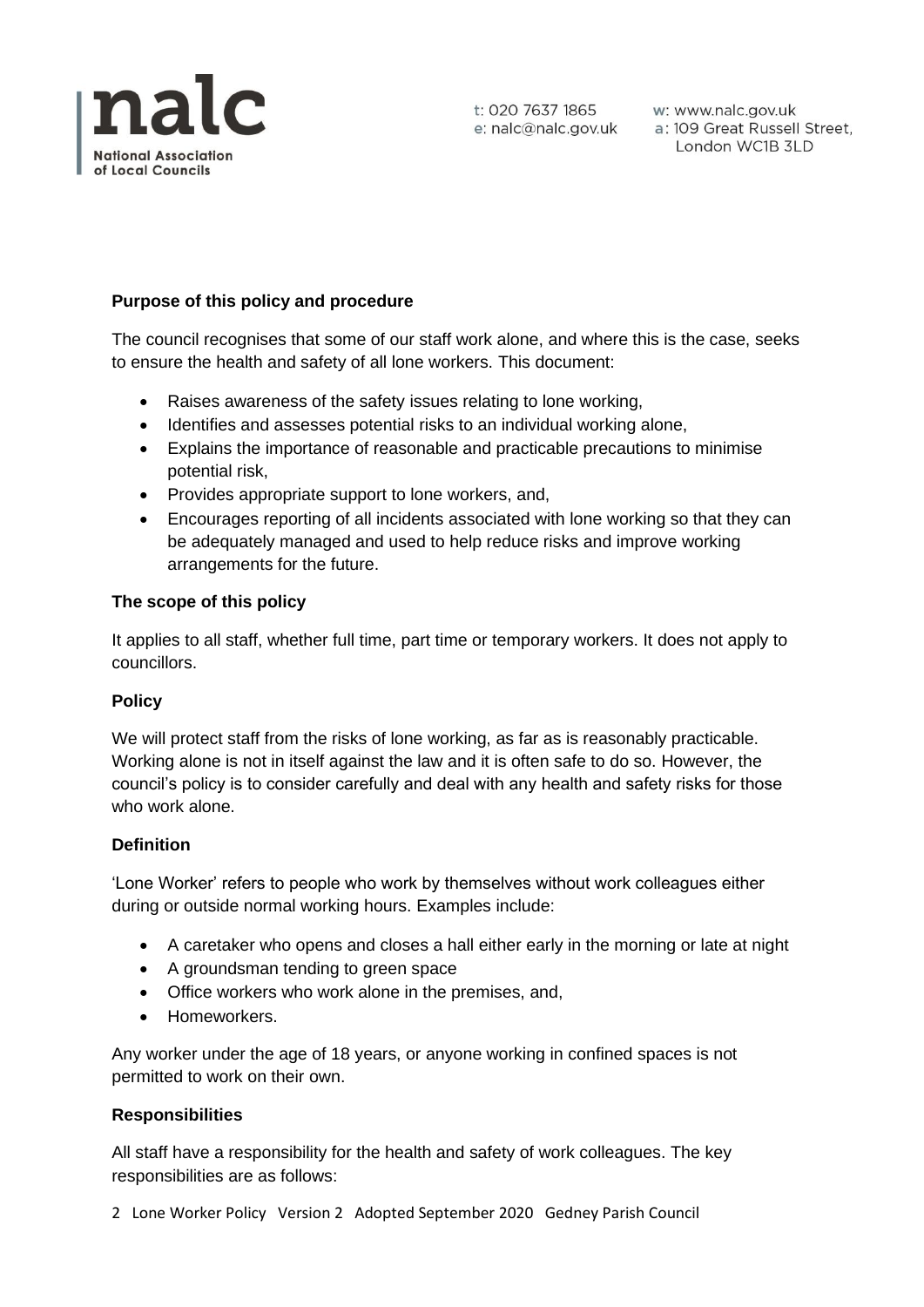

t: 020 7637 1865 e: nalc@nalc.gov.uk

w: www.nalc.gov.uk w: www.nalc.gov.uk<br>a: 109 Great Russell Street, London WC1B 3LD

### Managers

- Will try to avoid the need for lone working as far as is reasonably practicable;
- Ensure that the worker is competent to work alone;
- Ensure that all lone working activities must be formally risk assessed. This should identify the risk to lone workers; any control measures necessary to minimise those risks; and emergency procedures;
- Arrangements for lone working must be made clear to staff and the details of what can or cannot be done while working alone explained;
- Lone workers must be informed of the hazards and understand the necessary control measures that need to be put in place and have the opportunity to contribute to the risk assessment;
- Must raise the alarm if staff cannot be contacted or do not return as anticipated
- Must ensure that all staff are aware of this lone working policy and procedure and provide appropriate levels of training and guidance on lone working.

#### Lone workers

- Take reasonable care of themselves and others who may be affected by their work
- To follow any instruction given by management or the council
- Raise with their line manager any concerns they have in relation to lone working
- Not to work alone where there is adequate information to undertake a risk assessment.
- Inform their line manager at the earliest opportunity in the event of an accident, incident of violence or aggression whilst working alone

#### **Staff**

- To be aware of colleagues working on their own and alert to unexpected changes of routine, unanticipated periods where there is no communication.
- Buddies should ensure they maintain and share up to date contact details (see below)

#### **Risk Assessments**

Managers must complete (or ensure the completion of) a Lone Working Risk Assessment prior to every lone working activity and updated as appropriate. The risk assessment should be reviewed by the lone worker before undertaking the work and communicated to all relevant staff or councillors.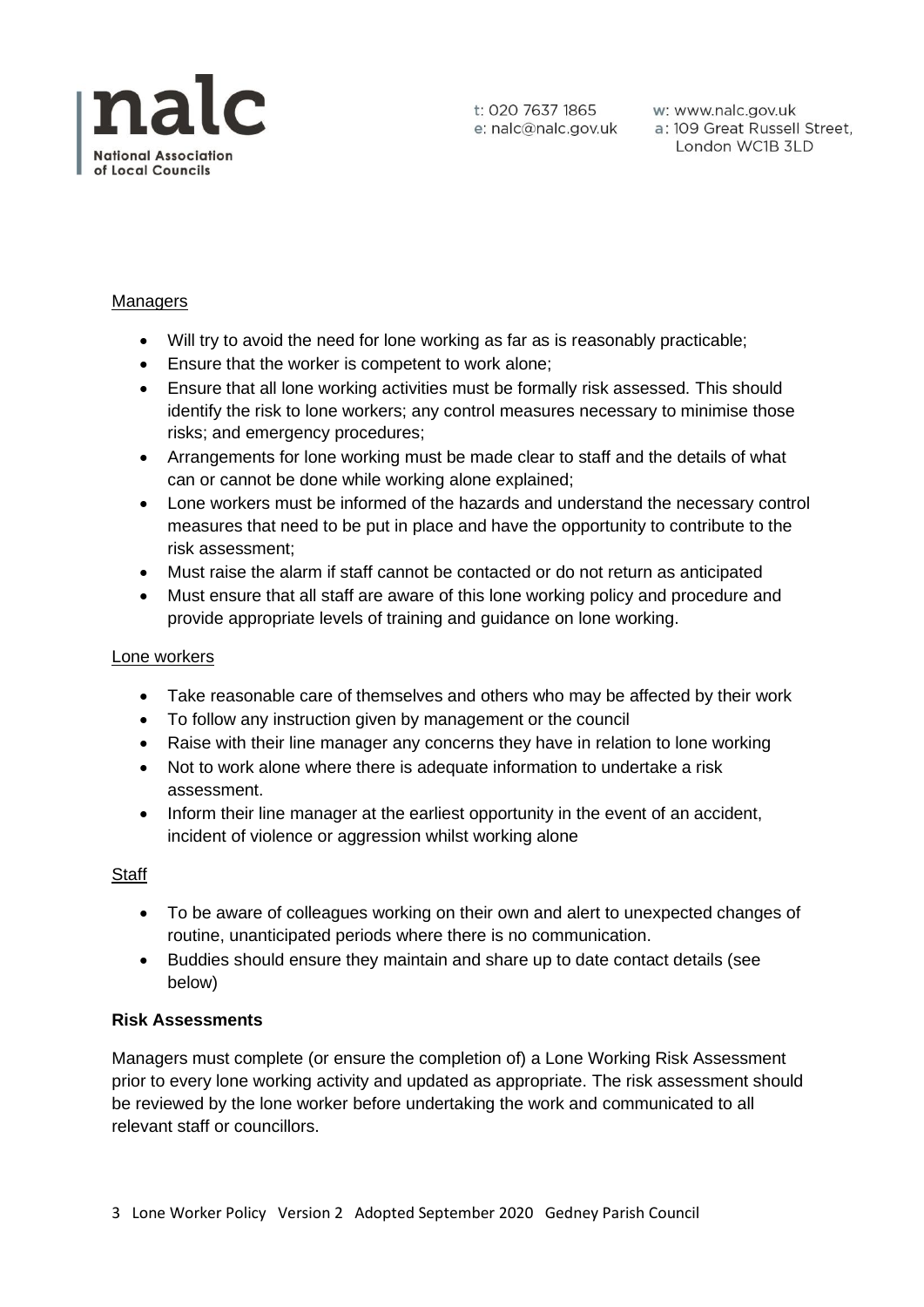

t: 020 7637 1865 e: nalc@nalc.gov.uk

w: www.nalc.gov.uk a: 109 Great Russell Street, London WC1B 3LD

People who work alone will of course face the same risks in their work as those doing similar roles/tasks. However, they may additionally encounter hazards such as:

- Sudden illness
- Faulty equipment
- Travelling alone
- Remote locations
- Abuse from members of the public
- Animal attacks

## **Ways in which lone working risks can be reduced**

Every lone working environment and situation is different, and therefore it is not possible to implement a 'one size fits all' approach. Where there is regular or anticipated loan working, the council will devise and implement a lone working plan that meets the needs and risks of their particular circumstances. The plan should be proportionate to any risks that are identified from the risk assessment. The plan for a groundsman lone working with machinery will be more detailed than an administrator working late in the office. This should be written down and communicated to all relevant staff and where appropriate, councillors.

Below are some example strategies that could be implemented (on their own or combined):

- Signing-in and Out book
- Electronic (or hard copy) diaries to be kept up to date with meeting/visit/lone working details
- Agreed times and method of contact
- Buddy scheme

#### Buddy scheme

The following information should be written down and kept by the lone worker and their buddy, next of kin and manager (see the Lone Working Buddy Form):-

- Name and contact details of the lone worker
- Name, relationship and contact details of the buddy
- Name, relationship and contact details of the lone worker's next of kin
- Name, relationship and contact details of the lone worker's manager
- Any 'code word' that would indicate that the lone worker needs assistance
- Note: All these details must be kept securely in line with data protection legislation

If you change your contact details, you must let your buddy and manager know.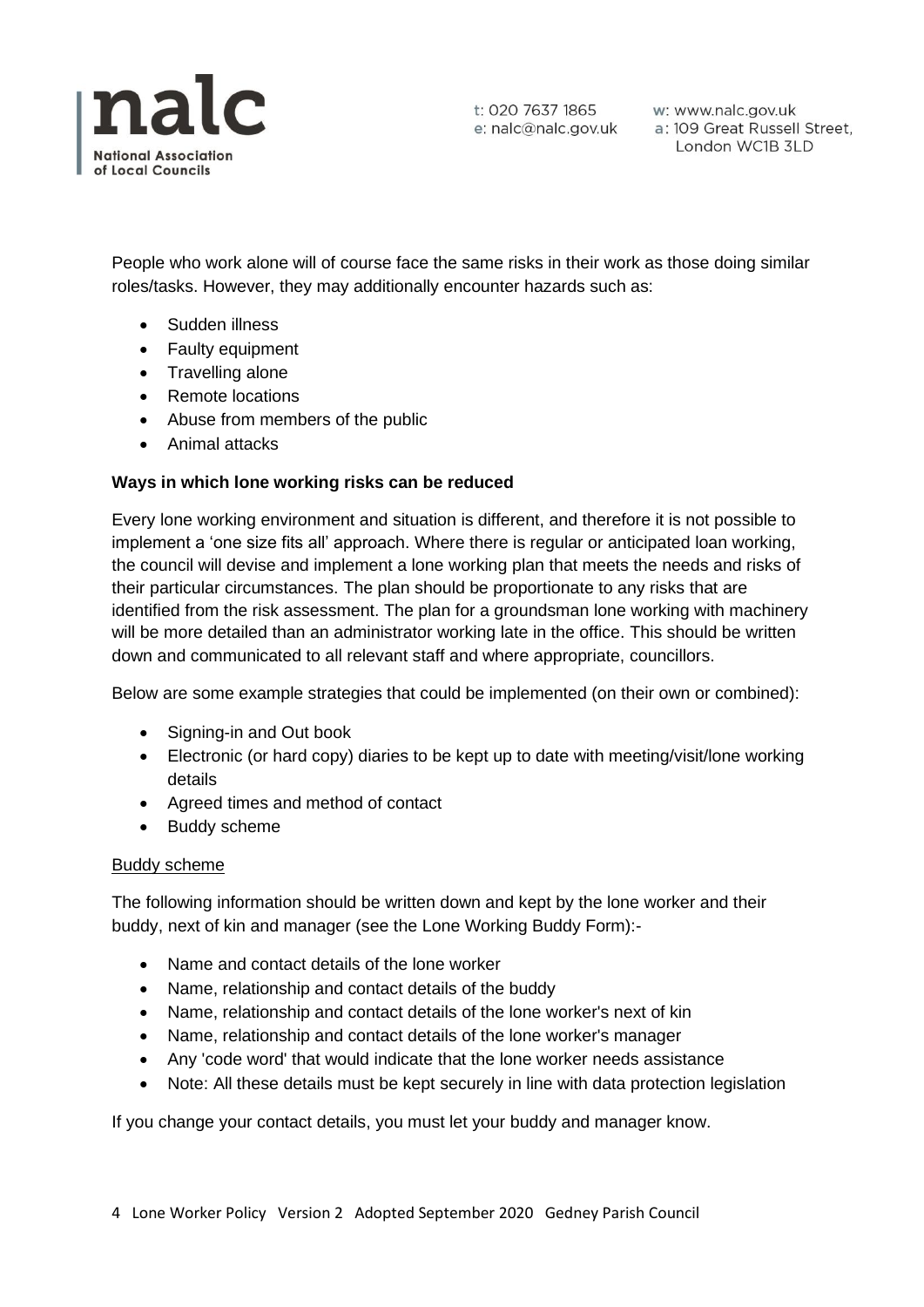

t: 020 7637 1865 w: www.nalc.gov.uk<br>e: nalc@nalc.gov.uk a: 109 Great Russell Street, London WC1B 3LD

In circumstances where a buddy system is appropriate as a way of reducing the risks identified in the risk assessment, the buddy must have relevant details about your lone working, that may include;

- where you are going (address or area if there is no address);
- details of the purpose (i.e. preparing the hall, grass cutting, meeting);
- contact details of anyone you intend to meet (any additional contact details for the location you are visiting);
- your mode of transport;
- when you are expected to return;

Your buddy must know what to do if you do not return or make contact at the anticipated/agreed time.

#### **Health and wellbeing**

In order to ensure your personal safety, it is important that you share any details of any aspects of your health that could lead to increased risk with your manager or specific councillors. This includes pregnancy. You can then jointly plan to mitigate any potential risks caused by your circumstances. This information will be treated on a strict 'need to know' basis with your confidentiality of the utmost importance.

#### **Reporting incidents**

Any incidents or perceived risks encountered while lone working should be recorded, reviewed and acted upon. The report should include:

- A brief note of what happened, when, and who was involved,
- For any work-related aggression (verbal or physical) including threatening behaviour, all of the details of the incident and of the perpetrator should be captured, which could then be used if the police take any formal prosecution action. This might be particularly important for more serious incidents of work-related violence, and,
- In either instance, this might also include recording details of any circumstances you think might have contributed to the incident, e.g. the context of the interaction, perceptions about the condition of the perpetrator, or any environmental circumstances. This information would then support us to review our risk assessment process and see if any additional measures are needed.

If you feel unsafe, unwell, or become injured call the emergency services if you need immediate assistance. If possible, call your manager, buddy or councillor or colleague to let them know (or ask someone to do so on your behalf).

Call your manager if your plans change because you feel unwell or if you have a domestic emergency when working alone.

5 Lone Worker Policy Version 2 Adopted September 2020 Gedney Parish Council